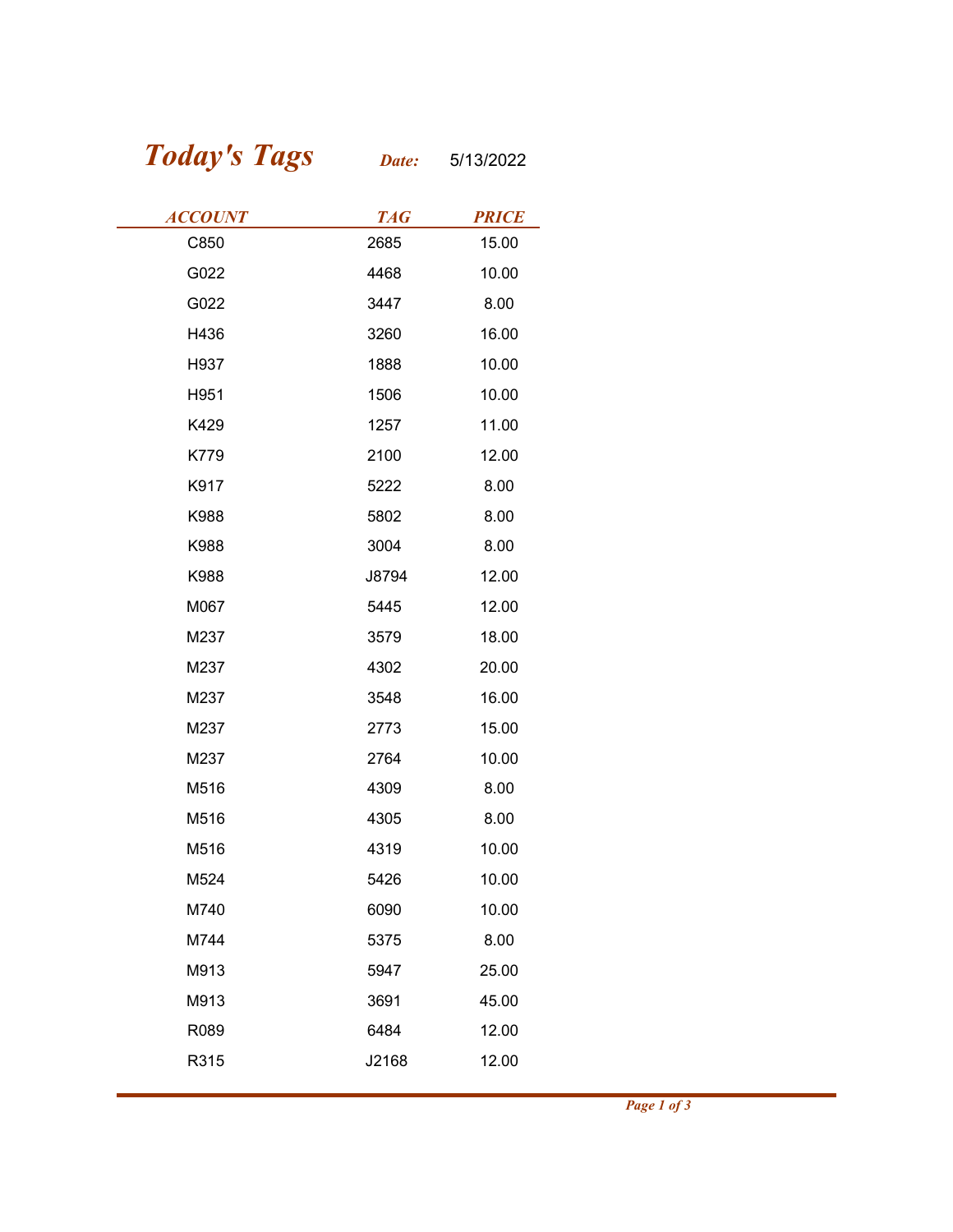| <b>ACCOUNT</b> | <b>TAG</b> | <b>PRICE</b> |
|----------------|------------|--------------|
| R315           | J2062      | 12.00        |
| R315           | 5520       | 8.00         |
| R443           | 3646       | 8.00         |
| R443           | J8019      | 15.00        |
| R489           | J2118      | 12.00        |
| R609           | 5919       | 15.00        |
| R609           | 6145       | 55.00        |
| R620           | 3749       | 8.00         |
| R620           | 3751       | 8.00         |
| R643           | 2750       | 12.00        |
| R829           | 2063       | 8.00         |
| T237           | 1515       | 99.00        |
| T237           | J7875      | 20.00        |
| T311           | 4911       | 40.00        |
| T311           | 4948       | 10.00        |
| T311           | 4937       | 9.00         |
| T317           | J1003      | 16.00        |
| T317           | 5214       | 8.00         |
| T453           | 2708       | 10.00        |
| T511           | 2215       | 12.00        |
| T603           | 5559       | 10.00        |
| T608           | J2080      | 25.00        |
| T628           | 2565       | 8.00         |
| T628           | 0355       | 12.00        |
| T648           | 0443       | 12.00        |
| T648           | J2012      | 12.00        |
| T658           | 2548       | 25.00        |
| T658           | 4353       | 20.00        |
| T660           | 0378       | 12.00        |
| T663           | 3802       | 12.00        |